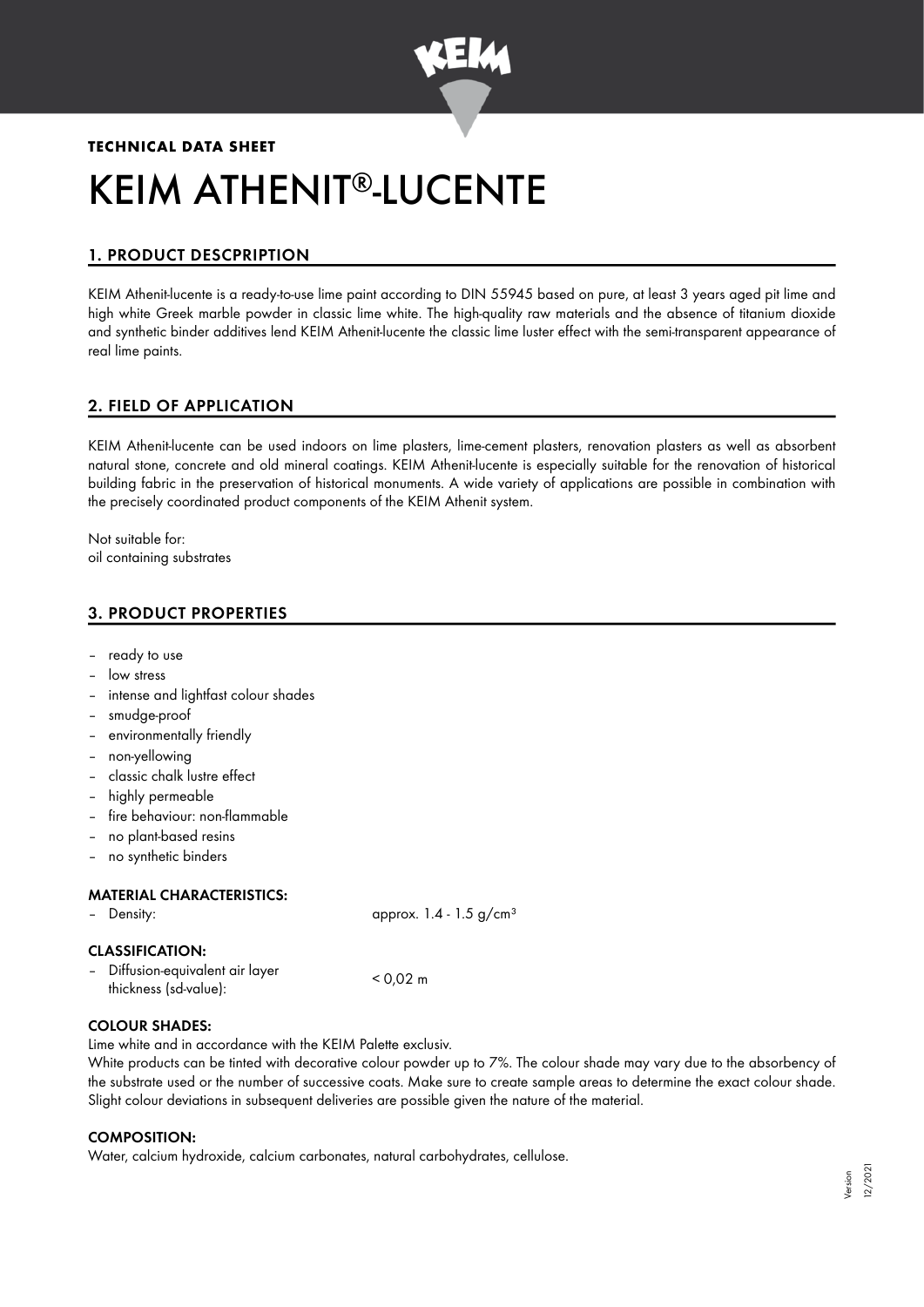# 4. APPLICATION INSTRUCTIONS

#### SUBSTRATE PREPARATION:

The substrate must be load-bearing, dry, absorbent, clean and free of dust and grease. Repair defects of the same type and structure. Pre-treatment with descaling water is recommended for highly absorbent substrates. Pre-treat sanding substrates with KEIM Fixativ, diluted 1:3 with water. Sintered layers on new plasters should be removed with KEIM etching liquid. Wellbearing, organic old coatings, renovation plasters,

poorly absorbent and very smooth substrates must be primed with KEIM Athenit-fondo on the entire surface. Substrates with hairline cracks or structural differences must also be pre-coated with KEIM Athenit-fondo. For a stronger slurry effect, mix KEIM Athenit-fondo with max. 10% KEIM Athenit-fino.

#### APPLICATION CONDITIONS:

Ambient and substrate temperature during application and drying must be  $\geq 5$  °C.

#### PREPARATION OF MATERIAL:

Stir up KEIM Athenit-lucente thoroughly before application.

#### APPLICATION:

KEIM Athenit-lucente preferably cross-coat (can also be sprayed airless). Slightly moisten the substrate if necessary.

Prime coat and any intermediate coat can be diluted with a little water or KEIM descaling water.

The final coat is applied undiluted.

Depending on the substrate and room humidity, slightly polished lime sinter layers may form in isolated cases. This is in keeping with the character of genuine lime paints. KEIM Athenit-Iucente can also be applied al fresco on fresh lime plasters and KEIMAthenit-fino.

#### DRYING TIME:

Can be overcoated after 4 hours at the earliest (at 23°C and 50% RH). At higher relative humidity, layer thicknesses and/or lower temperatures, drying is delayed accordingly. In case of penetrating substances, a longer standing time of approx. 24 -48 hours may improve the result. The full covering power is only achieved after complete drying.

#### CONSUMPTION:

approx.  $0.3 \text{ kg/m}^2$  for two coatings.

These material consumption values are guide values for smooth substrates. Exact consumption values must be determined by means of test areas.

#### CLEANING OF TOOLS:

Clean immediately with water.

# 5. PACKAGING

| <b>Container content</b> | Unit of measure | Quantity on pallet | Type of container |
|--------------------------|-----------------|--------------------|-------------------|
|                          | κg              |                    | bucket            |

# 6. STORAGE

| max. storage time | <b>Storage conditions</b>                            |  |
|-------------------|------------------------------------------------------|--|
| 12 months         | cool<br>frost-free<br>keep container tightly sealed. |  |